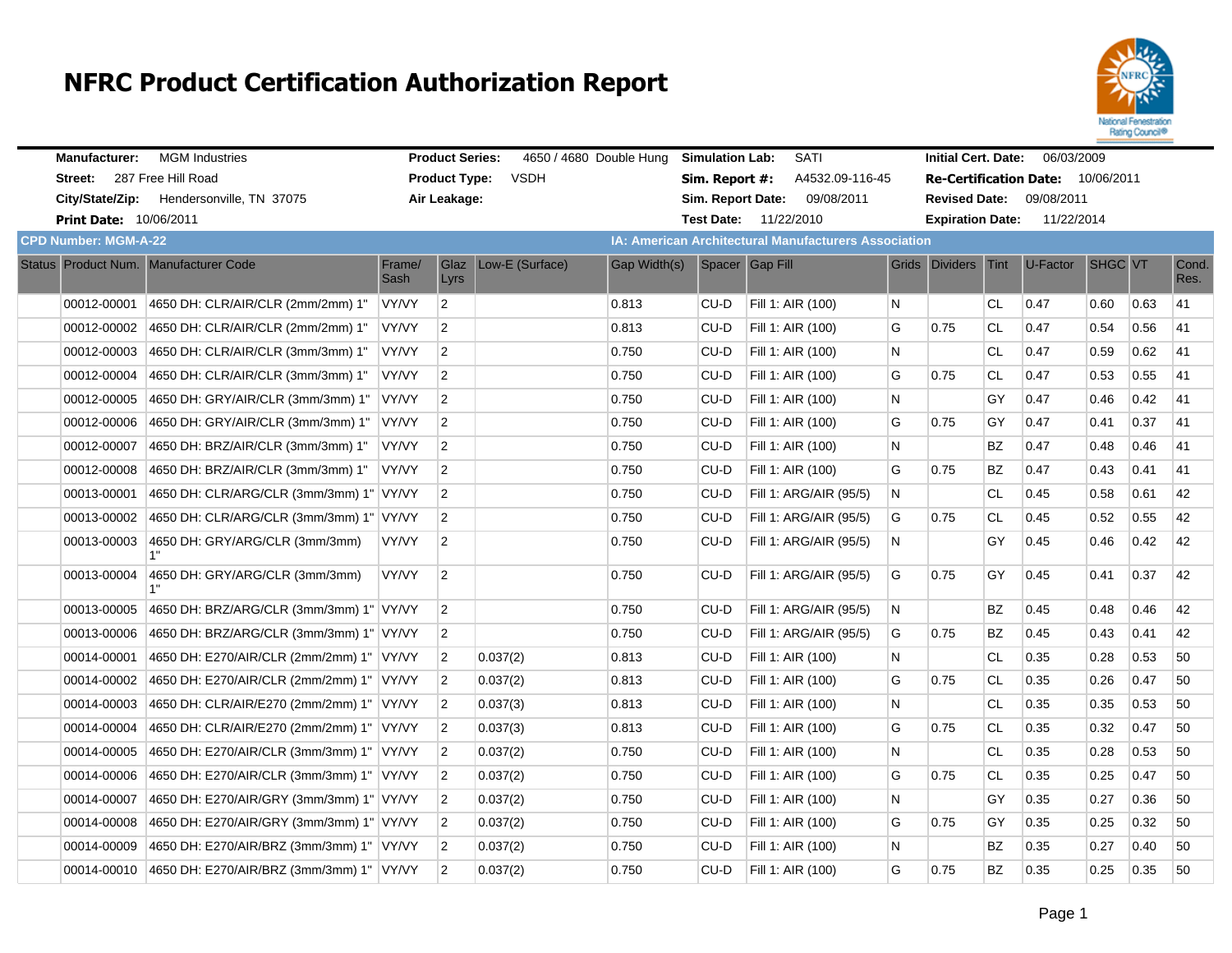

| <b>Manufacturer:</b>                  | <b>MGM Industries</b>                                |                | <b>Product Series:</b> | 4650 / 4680 Double Hung |              | <b>Simulation Lab:</b> | SATI                                                 |    | <b>Initial Cert. Date:</b> |           | 06/03/2009                        |                |      |               |
|---------------------------------------|------------------------------------------------------|----------------|------------------------|-------------------------|--------------|------------------------|------------------------------------------------------|----|----------------------------|-----------|-----------------------------------|----------------|------|---------------|
| Street:                               | 287 Free Hill Road                                   |                | <b>Product Type:</b>   | <b>VSDH</b>             |              | Sim. Report #:         | A4532.09-116-45                                      |    |                            |           | Re-Certification Date: 10/06/2011 |                |      |               |
|                                       | City/State/Zip: Hendersonville, TN 37075             |                | Air Leakage:           |                         |              | Sim. Report Date:      | 09/08/2011                                           |    | <b>Revised Date:</b>       |           | 09/08/2011                        |                |      |               |
| <b>Print Date: 10/06/2011</b>         |                                                      |                |                        |                         |              |                        | Test Date: 11/22/2010                                |    | <b>Expiration Date:</b>    |           | 11/22/2014                        |                |      |               |
| <b>CPD Number: MGM-A-22</b>           |                                                      |                |                        |                         |              |                        | IA: American Architectural Manufacturers Association |    |                            |           |                                   |                |      |               |
| Status Product Num. Manufacturer Code |                                                      | Frame/<br>Sash | Glaz<br>Lyrs           | Low-E (Surface)         | Gap Width(s) |                        | Spacer Gap Fill                                      |    | Grids Dividers             | Tint      | U-Factor                          | <b>SHGC VT</b> |      | Cond.<br>Res. |
| 00014-00011                           | 4650 DH: CLR/AIR/E270 (3mm/3mm) 1"                   | VY/VY          | $\overline{2}$         | 0.037(3)                | 0.750        | CU-D                   | Fill 1: AIR (100)                                    | N. |                            | <b>CL</b> | 0.35                              | 0.35           | 0.53 | 50            |
| 00014-00012                           | 4650 DH: CLR/AIR/E270 (3mm/3mm) 1"                   | VY/VY          | $\overline{2}$         | 0.037(3)                | 0.750        | CU-D                   | Fill 1: AIR (100)                                    | G  | 0.75                       | СL        | 0.35                              | 0.32           | 0.47 | 50            |
|                                       | 00014-00013 4650 DH: GRY/AIR/E270 (3mm/3mm) 1" VY/VY |                | $\overline{2}$         | 0.037(3)                | 0.750        | CU-D                   | Fill 1: AIR (100)                                    | N. |                            | GY        | 0.35                              | 0.27           | 0.36 | 50            |
|                                       | 00014-00014 4650 DH: GRY/AIR/E270 (3mm/3mm) 1" VY/VY |                | $\overline{2}$         | 0.037(3)                | 0.750        | CU-D                   | Fill 1: AIR (100)                                    | G  | 0.75                       | GY        | 0.35                              | 0.24           | 0.32 | 50            |
| 00014-00015                           | 4650 DH: BRZ/AIR/E270 (3mm/3mm) 1"                   | VY/VY          | $\overline{2}$         | 0.037(3)                | 0.750        | CU-D                   | Fill 1: AIR (100)                                    | N  |                            | <b>BZ</b> | 0.35                              | 0.28           | 0.40 | 50            |
| 00014-00016                           | 4650 DH: BRZ/AIR/E270 (3mm/3mm) 1"                   | VY/VY          | $\overline{2}$         | 0.037(3)                | 0.750        | CU-D                   | Fill 1: AIR (100)                                    | G  | 0.75                       | <b>BZ</b> | 0.35                              | 0.25           | 0.35 | 50            |
| 00015-00001                           | 4650 DH: E270/ARG/CLR (2mm/2mm)                      | VY/VY          | $\overline{2}$         | 0.037(2)                | 0.813        | CU-D                   | Fill 1: ARG/AIR (95/5)                               | N  |                            | СL        | 0.31                              | 0.28           | 0.53 | 53            |
| 00015-00002                           | 4650 DH: E270/ARG/CLR (2mm/2mm)                      | VY/VY          | $\overline{2}$         | 0.037(2)                | 0.813        | CU-D                   | Fill 1: ARG/AIR (95/5)                               | G  | 0.75                       | СL        | 0.31                              | 0.25           | 0.47 | 53            |
| 00015-00003                           | 4650 DH: CLR/ARG/E270 (2mm/2mm)                      | VY/VY          | $\overline{2}$         | 0.037(3)                | 0.813        | CU-D                   | Fill 1: ARG/AIR (95/5)                               | N. |                            | <b>CL</b> | 0.31                              | 0.36           | 0.53 | 53            |
| 00015-00004                           | 4650 DH: CLR/ARG/E270 (2mm/2mm)                      | VY/VY          | $\overline{2}$         | 0.037(3)                | 0.813        | CU-D                   | Fill 1: ARG/AIR (95/5)                               | G  | 0.75                       | СL        | 0.31                              | 0.32           | 0.47 | 53            |
| 00015-00005                           | 4650 DH: E270/ARG/CLR (3mm/3mm)                      | VY/VY          | $\overline{2}$         | 0.037(2)                | 0.750        | CU-D                   | Fill 1: ARG/AIR (95/5)                               | N. |                            | <b>CL</b> | 0.31                              | 0.28           | 0.53 | 53            |
| 00015-00006                           | 4650 DH: E270/ARG/CLR (3mm/3mm)                      | VY/VY          | $\overline{2}$         | 0.037(2)                | 0.750        | CU-D                   | Fill 1: ARG/AIR (95/5)                               | G  | 0.75                       | <b>CL</b> | 0.31                              | 0.25           | 0.47 | 53            |
| 00015-00007                           | 4650 DH: E270/ARG/GRY (3mm/3mm)                      | VY/VY          | $\overline{2}$         | 0.037(2)                | 0.750        | CU-D                   | Fill 1: ARG/AIR (95/5)                               | N  |                            | GY        | 0.31                              | 0.27           | 0.36 | 53            |
| 00015-00008                           | 4650 DH: E270/ARG/GRY (3mm/3mm)                      | VY/VY          | $\overline{2}$         | 0.037(2)                | 0.750        | CU-D                   | Fill 1: ARG/AIR (95/5)                               | G  | 0.75                       | GY        | 0.31                              | 0.25           | 0.32 | 53            |
| 00015-00009                           | 4650 DH: E270/ARG/BRZ (3mm/3mm)                      | VY/VY          | $\overline{2}$         | 0.037(2)                | 0.750        | CU-D                   | Fill 1: ARG/AIR (95/5)                               | N. |                            | <b>BZ</b> | 0.31                              | 0.27           | 0.40 | 53            |
| 00015-00010                           | 4650 DH: E270/ARG/BRZ (3mm/3mm)                      | VY/VY          | $\overline{2}$         | 0.037(2)                | 0.750        | CU-D                   | Fill 1: ARG/AIR (95/5)                               | G  | 0.75                       | <b>BZ</b> | 0.31                              | 0.25           | 0.35 | 53            |
| 00015-00011                           | 4650 DH: CLR/ARG/E270 (3mm/3mm)                      | VY/VY          | $\overline{2}$         | 0.037(3)                | 0.750        | CU-D                   | Fill 1: ARG/AIR (95/5)                               | N. |                            | СL        | 0.31                              | 0.35           | 0.53 | 53            |
|                                       | 00015-00012 4650 DH: CLR/ARG/E270 (3mm/3mm)          | VY/VY          | $\overline{2}$         | 0.037(3)                | 0.750        | CU-D                   | Fill 1: ARG/AIR (95/5)                               | G  | 0.75                       | СL        | 0.31                              | 0.32           | 0.47 | 53            |
|                                       | 00015-00013 4650 DH: GRY/ARG/E270 (3mm/3mm)<br>1"    | VY/VY          | $\overline{2}$         | 0.037(3)                | 0.750        | CU-D                   | Fill 1: ARG/AIR (95/5)                               | N  |                            | GY        | 0.31                              | 0.26           | 0.36 | 53            |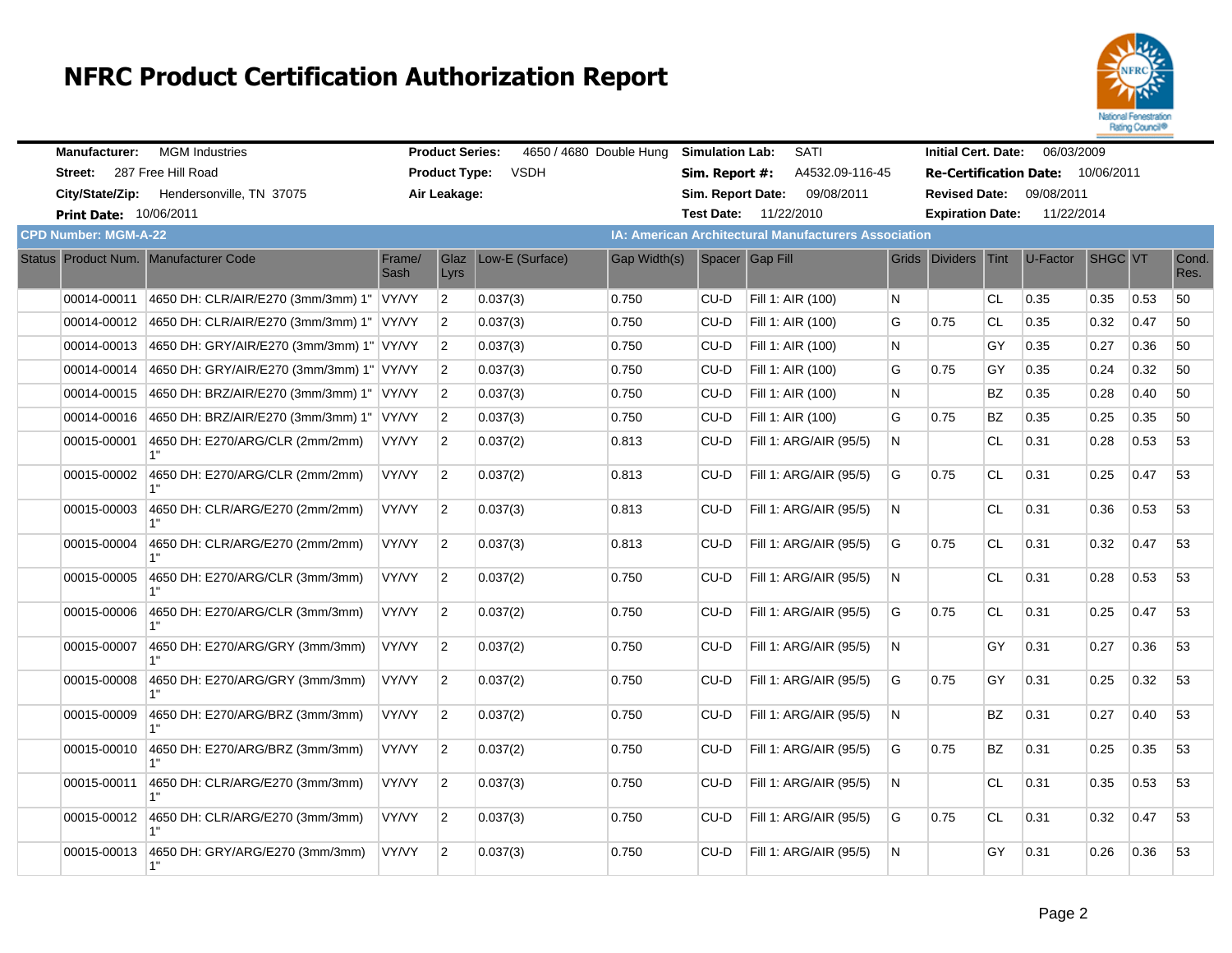

| <b>Manufacturer:</b>          | <b>MGM</b> Industries                          | <b>Product Series:</b><br>4650 / 4680 Double Hung<br><b>Product Type:</b> |                         |                 |              | <b>Simulation Lab:</b> | <b>SATI</b>                                          |    | <b>Initial Cert. Date:</b><br>06/03/2009 |           |                                   |         |      |               |  |  |
|-------------------------------|------------------------------------------------|---------------------------------------------------------------------------|-------------------------|-----------------|--------------|------------------------|------------------------------------------------------|----|------------------------------------------|-----------|-----------------------------------|---------|------|---------------|--|--|
| Street: 287 Free Hill Road    |                                                |                                                                           |                         | <b>VSDH</b>     |              | Sim. Report #:         | A4532.09-116-45                                      |    |                                          |           | Re-Certification Date: 10/06/2011 |         |      |               |  |  |
|                               | City/State/Zip: Hendersonville, TN 37075       |                                                                           | Air Leakage:            |                 |              | Sim. Report Date:      | 09/08/2011                                           |    | <b>Revised Date:</b>                     |           | 09/08/2011                        |         |      |               |  |  |
| <b>Print Date: 10/06/2011</b> |                                                |                                                                           |                         |                 |              |                        | <b>Test Date: 11/22/2010</b>                         |    | <b>Expiration Date:</b>                  |           | 11/22/2014                        |         |      |               |  |  |
| <b>CPD Number: MGM-A-22</b>   |                                                |                                                                           |                         |                 |              |                        | IA: American Architectural Manufacturers Association |    |                                          |           |                                   |         |      |               |  |  |
|                               | Status Product Num. Manufacturer Code          | Frame/<br>Sash                                                            | Glaz<br>Lyrs            | Low-E (Surface) | Gap Width(s) |                        | Spacer Gap Fill                                      |    | Grids Dividers                           | Tint      | U-Factor                          | SHGC VT |      | Cond.<br>Res. |  |  |
| 00015-00014                   | 4650 DH: GRY/ARG/E270 (3mm/3mm)                | VY/VY                                                                     | $\overline{2}$          | 0.037(3)        | 0.750        | CU-D                   | Fill 1: ARG/AIR (95/5)                               | G  | 0.75                                     | GY        | 0.31                              | 0.24    | 0.32 | 53            |  |  |
|                               | 00015-00015 4650 DH: BRZ/ARG/E270 (3mm/3mm)    | <b>VY/VY</b>                                                              | $\overline{c}$          | 0.037(3)        | 0.750        | CU-D                   | Fill 1: ARG/AIR (95/5)                               | N  |                                          | <b>BZ</b> | 0.31                              | 0.28    | 0.40 | 53            |  |  |
|                               | 00015-00016 4650 DH: BRZ/ARG/E270 (3mm/3mm)    | VY/VY                                                                     | $\overline{2}$          | 0.037(3)        | 0.750        | CU-D                   | Fill 1: ARG/AIR (95/5)                               | G  | 0.75                                     | ΒZ        | 0.31                              | 0.25    | 0.35 | 53            |  |  |
| 00016-00001                   | 4650 DH: E366/AIR/CLR (2mm/2mm) 1"             | VY/VY                                                                     | $\overline{2}$          | 0.022(2)        | 0.813        | CU-D                   | Fill 1: AIR (100)                                    | N. |                                          | <b>CL</b> | 0.35                              | 0.21    | 0.49 | 50            |  |  |
| 00016-00002                   | 4650 DH: E366/AIR/CLR (2mm/2mm) 1"             | VY/VY                                                                     | $\overline{2}$          | 0.022(2)        | 0.813        | CU-D                   | Fill 1: AIR (100)                                    | G  | 0.75                                     | <b>CL</b> | 0.35                              | 0.19    | 0.44 | 50            |  |  |
| 00016-00003                   | 4650 DH: CLR/AIR/E366 (2mm/2mm) 1"             | <b>VY/VY</b>                                                              | $\overline{2}$          | 0.022(3)        | 0.813        | CU-D                   | Fill 1: AIR (100)                                    | N  |                                          | <b>CL</b> | 0.35                              | 0.30    | 0.49 | 50            |  |  |
| 00016-00004                   | 4650 DH: CLR/AIR/E366 (2mm/2mm) 1"             | VY/VY                                                                     | $\overline{2}$          | 0.022(3)        | 0.813        | CU-D                   | Fill 1: AIR (100)                                    | G  | 0.75                                     | <b>CL</b> | 0.35                              | 0.27    | 0.44 | 50            |  |  |
| 00016-00005                   | 4650 DH: E366/AIR/CLR (3mm/3mm) 1"             | VY/VY                                                                     | $\overline{2}$          | 0.022(2)        | 0.750        | CU-D                   | Fill 1: AIR (100)                                    | N  |                                          | <b>CL</b> | 0.35                              | 0.21    | 0.49 | 50            |  |  |
| 00016-00006                   | 4650 DH: E366/AIR/CLR (3mm/3mm) 1"             | <b>VY/VY</b>                                                              | $\overline{2}$          | 0.022(2)        | 0.750        | CU-D                   | Fill 1: AIR (100)                                    | G  | 0.75                                     | <b>CL</b> | 0.35                              | 0.19    | 0.43 | 50            |  |  |
| 00016-00007                   | 4650 DH: E366/AIR/GRY (3mm/3mm) 1" VY/VY       |                                                                           | $\overline{2}$          | 0.022(2)        | 0.750        | CU-D                   | Fill 1: AIR (100)                                    | N  |                                          | GY        | 0.35                              | 0.20    | 0.33 | 50            |  |  |
| 00016-00008                   | 4650 DH: E366/AIR/GRY (3mm/3mm) 1" VY/VY       |                                                                           | $\overline{2}$          | 0.022(2)        | 0.750        | CU-D                   | Fill 1: AIR (100)                                    | G  | 0.75                                     | GY        | 0.35                              | 0.18    | 0.30 | 50            |  |  |
| 00016-00009                   | 4650 DH: E366/AIR/BRZ (3mm/3mm) 1" VY/VY       |                                                                           | $\overline{2}$          | 0.022(2)        | 0.750        | CU-D                   | Fill 1: AIR (100)                                    | N  |                                          | ΒZ        | 0.35                              | 0.21    | 0.37 | 50            |  |  |
| 00016-00010                   | 4650 DH: E366/AIR/BRZ (3mm/3mm) 1"             | VY/VY                                                                     | $\overline{\mathbf{c}}$ | 0.022(2)        | 0.750        | CU-D                   | Fill 1: AIR (100)                                    | G  | 0.75                                     | <b>BZ</b> | 0.35                              | 0.19    | 0.33 | 50            |  |  |
| 00016-00011                   | 4650 DH: CLR/AIR/E366 (3mm/3mm) 1"             | VY/VY                                                                     | $\overline{2}$          | 0.022(3)        | 0.750        | CU-D                   | Fill 1: AIR (100)                                    | N  |                                          | CL.       | 0.35                              | 0.30    | 0.49 | 50            |  |  |
| 00016-00012                   | 4650 DH: CLR/AIR/E366 (3mm/3mm) 1"             | VY/VY                                                                     | $\overline{2}$          | 0.022(3)        | 0.750        | CU-D                   | Fill 1: AIR (100)                                    | G  | 0.75                                     | CL        | 0.35                              | 0.27    | 0.43 | 50            |  |  |
| 00016-00013                   | 4650 DH: GRY/AIR/E366 (3mm/3mm) 1" VY/VY       |                                                                           | $\overline{2}$          | 0.022(3)        | 0.750        | CU-D                   | Fill 1: AIR (100)                                    | N  |                                          | GY        | 0.35                              | 0.23    | 0.33 | 50            |  |  |
| 00016-00014                   | 4650 DH: GRY/AIR/E366 (3mm/3mm) 1" VY/VY       |                                                                           | $\overline{2}$          | 0.022(3)        | 0.750        | CU-D                   | Fill 1: AIR (100)                                    | G  | 0.75                                     | GY        | 0.35                              | 0.20    | 0.30 | 50            |  |  |
| 00016-00015                   | 4650 DH: BRZ/AIR/E366 (3mm/3mm) 1"             | VY/VY                                                                     | $\overline{2}$          | 0.022(3)        | 0.750        | CU-D                   | Fill 1: AIR (100)                                    | N  |                                          | BZ        | 0.35                              | 0.24    | 0.37 | 50            |  |  |
|                               | 00016-00016 4650 DH: BRZ/AIR/E366 (3mm/3mm) 1" | VY/VY                                                                     | $\overline{2}$          | 0.022(3)        | 0.750        | CU-D                   | Fill 1: AIR (100)                                    | G  | 0.75                                     | ΒZ        | 0.35                              | 0.22    | 0.33 | 50            |  |  |
| 00017-00001                   | 4650 DH: E366/ARG/CLR (2mm/2mm)                | VY/VY                                                                     | $\overline{c}$          | 0.022(2)        | 0.813        | CU-D                   | Fill 1: ARG/AIR (95/5)                               | N. |                                          | CL        | 0.31                              | 0.21    | 0.49 | 53            |  |  |
|                               | 00017-00002 4650 DH: E366/ARG/CLR (2mm/2mm)    | VY/VY                                                                     | $\overline{2}$          | 0.022(2)        | 0.813        | CU-D                   | Fill 1: ARG/AIR (95/5)                               | G  | 0.75                                     | CL        | 0.31                              | 0.19    | 0.44 | 53            |  |  |
| 00017-00003                   | 4650 DH: CLR/ARG/E366 (2mm/2mm)<br>1"          | VY/VY                                                                     | $\overline{2}$          | 0.022(3)        | 0.813        | CU-D                   | Fill 1: ARG/AIR (95/5)                               | N  |                                          | <b>CL</b> | 0.31                              | 0.30    | 0.49 | 53            |  |  |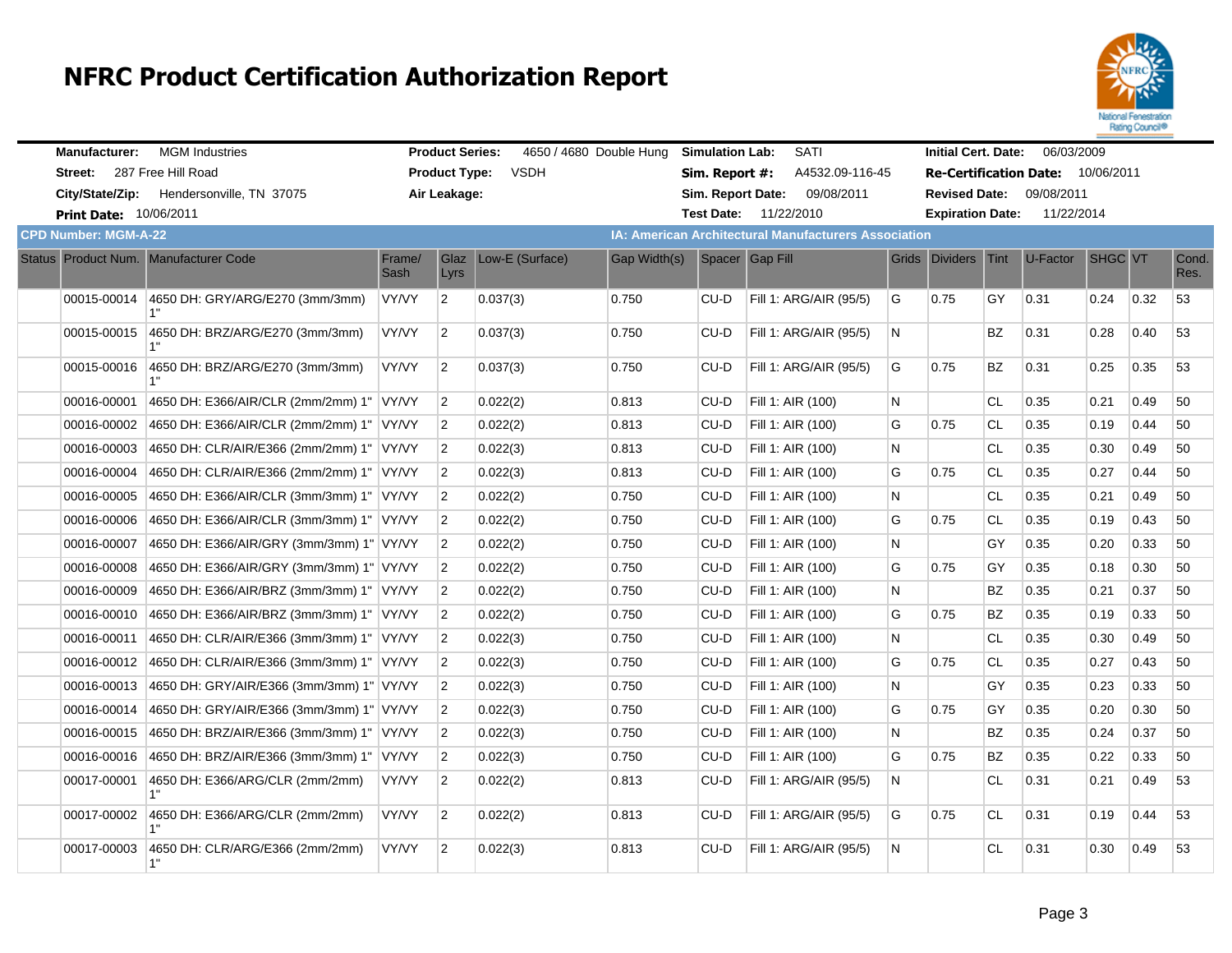

| <b>Manufacturer:</b>        | <b>MGM</b> Industries                         |                | <b>Product Series:</b> | 4650 / 4680 Double Hung |              | <b>Simulation Lab:</b> | <b>SATI</b>                                          |   | <b>Initial Cert. Date:</b> |           | 06/03/2009                        |                |      |               |
|-----------------------------|-----------------------------------------------|----------------|------------------------|-------------------------|--------------|------------------------|------------------------------------------------------|---|----------------------------|-----------|-----------------------------------|----------------|------|---------------|
| Street:                     | 287 Free Hill Road                            |                | <b>Product Type:</b>   | <b>VSDH</b>             |              | Sim. Report #:         | A4532.09-116-45                                      |   |                            |           | Re-Certification Date: 10/06/2011 |                |      |               |
| City/State/Zip:             | Hendersonville, TN 37075                      |                | Air Leakage:           |                         |              | Sim. Report Date:      | 09/08/2011                                           |   | <b>Revised Date:</b>       |           | 09/08/2011                        |                |      |               |
| Print Date: 10/06/2011      |                                               |                |                        |                         |              |                        | Test Date: 11/22/2010                                |   | <b>Expiration Date:</b>    |           | 11/22/2014                        |                |      |               |
| <b>CPD Number: MGM-A-22</b> |                                               |                |                        |                         |              |                        | IA: American Architectural Manufacturers Association |   |                            |           |                                   |                |      |               |
|                             | Status Product Num. Manufacturer Code         | Frame/<br>Sash | Glaz<br>Lyrs           | Low-E (Surface)         | Gap Width(s) |                        | Spacer Gap Fill                                      |   | Grids Dividers Tint        |           | U-Factor                          | <b>SHGC VT</b> |      | Cond.<br>Res. |
| 00017-00004                 | 4650 DH: CLR/ARG/E366 (2mm/2mm)               | VY/VY          | $\overline{2}$         | 0.022(3)                | 0.813        | CU-D                   | Fill 1: ARG/AIR (95/5)                               | G | 0.75                       | CL        | 0.31                              | 0.27           | 0.44 | 53            |
| 00017-00005                 | 4650 DH: E366/ARG/CLR (3mm/3mm)               | VY/VY          | $\overline{c}$         | 0.022(2)                | 0.750        | CU-D                   | Fill 1: ARG/AIR (95/5)                               | N |                            | <b>CL</b> | 0.31                              | 0.21           | 0.49 | 53            |
| 00017-00006                 | 4650 DH: E366/ARG/CLR (3mm/3mm)               | VY/VY          | $\overline{2}$         | 0.022(2)                | 0.750        | CU-D                   | Fill 1: ARG/AIR (95/5)                               | G | 0.75                       | CL        | 0.31                              | 0.19           | 0.43 | 53            |
| 00017-00007                 | 4650 DH: E366/ARG/GRY (3mm/3mm)               | <b>VY/VY</b>   | $\overline{2}$         | 0.022(2)                | 0.750        | CU-D                   | Fill 1: ARG/AIR (95/5)                               | N |                            | GY        | 0.31                              | 0.20           | 0.33 | 53            |
| 00017-00008                 | 4650 DH: E366/ARG/GRY (3mm/3mm)               | VY/VY          | $\overline{2}$         | 0.022(2)                | 0.750        | CU-D                   | Fill 1: ARG/AIR (95/5)                               | G | 0.75                       | GY        | 0.31                              | 0.18           | 0.30 | 53            |
| 00017-00009                 | 4650 DH: E366/ARG/BRZ (3mm/3mm)               | VY/VY          | $\overline{2}$         | 0.022(2)                | 0.750        | CU-D                   | Fill 1: ARG/AIR (95/5)                               | N |                            | <b>BZ</b> | 0.31                              | 0.20           | 0.37 | 53            |
|                             | 00017-00010 4650 DH: E366/ARG/BRZ (3mm/3mm)   | VY/VY          | $\overline{2}$         | 0.022(2)                | 0.750        | CU-D                   | Fill 1: ARG/AIR (95/5)                               | G | 0.75                       | <b>BZ</b> | 0.31                              | 0.18           | 0.33 | 53            |
| 00017-00011                 | 4650 DH: CLR/ARG/E366 (3mm/3mm)               | VY/VY          | $\overline{2}$         | 0.022(3)                | 0.750        | CU-D                   | Fill 1: ARG/AIR (95/5)                               | N |                            | <b>CL</b> | 0.31                              | 0.30           | 0.49 | 53            |
|                             | 00017-00012 4650 DH: CLR/ARG/E366 (3mm/3mm)   | VY/VY          | $\overline{2}$         | 0.022(3)                | 0.750        | CU-D                   | Fill 1: ARG/AIR (95/5)                               | G | 0.75                       | CL        | 0.31                              | 0.27           | 0.43 | 53            |
|                             | 00017-00013 4650 DH: GRY/ARG/E366 (3mm/3mm)   | VY/VY          | $\overline{2}$         | 0.022(3)                | 0.750        | CU-D                   | Fill 1: ARG/AIR (95/5)                               | N |                            | GY        | 0.31                              | 0.22           | 0.33 | 53            |
|                             | 00017-00014 4650 DH: GRY/ARG/E366 (3mm/3mm)   | VY/VY          | $\overline{2}$         | 0.022(3)                | 0.750        | CU-D                   | Fill 1: ARG/AIR (95/5)                               | G | 0.75                       | GY        | 0.31                              | 0.20           | 0.30 | 53            |
| 00017-00015                 | 4650 DH: BRZ/ARG/E366 (3mm/3mm)               | VY/VY          | $\overline{2}$         | 0.022(3)                | 0.750        | CU-D                   | Fill 1: ARG/AIR (95/5)                               | N |                            | BZ        | 0.31                              | 0.24           | 0.37 | 53            |
|                             | 00017-00016 4650 DH: BRZ/ARG/E366 (3mm/3mm)   | VY/VY          | $\overline{2}$         | 0.022(3)                | 0.750        | CU-D                   | Fill 1: ARG/AIR (95/5)                               | G | 0.75                       | <b>BZ</b> | 0.31                              | 0.21           | 0.33 | 53            |
| 00018-00001                 | 4680 DH: CLR/AIR/CLR (2mm/2mm) 1"             | VY/VY          | $\overline{2}$         |                         | 0.813        | CU-D                   | Fill 1: AIR (100)                                    | N |                            | CL        | 0.49                              | 0.60           | 0.63 | 41            |
| 00018-00002                 | 4680 DH: CLR/AIR/CLR (2mm/2mm) 1"             | VY/VY          | $\overline{2}$         |                         | 0.813        | CU-D                   | Fill 1: AIR (100)                                    | G | 0.75                       | <b>CL</b> | 0.49                              | 0.54           | 0.56 | 41            |
| 00018-00003                 | 4680 DH: CLR/AIR/CLR (3mm/3mm) 1"             | <b>VY/VY</b>   | $\overline{2}$         |                         | 0.750        | CU-D                   | Fill 1: AIR (100)                                    | N |                            | <b>CL</b> | 0.49                              | 0.59           | 0.62 | 41            |
| 00018-00004                 | 4680 DH: CLR/AIR/CLR (3mm/3mm) 1"             | VY/VY          | $\overline{2}$         |                         | 0.750        | CU-D                   | Fill 1: AIR (100)                                    | G | 0.75                       | <b>CL</b> | 0.49                              | 0.53           | 0.55 | 41            |
| 00018-00005                 | 4680 DH: GRY/AIR/CLR (3mm/3mm) 1"             | VY/VY          | $\overline{2}$         |                         | 0.750        | CU-D                   | Fill 1: AIR (100)                                    | N |                            | GY        | 0.49                              | 0.46           | 0.42 | 41            |
|                             | 00018-00006 4680 DH: GRY/AIR/CLR (3mm/3mm) 1" | VY/VY          | $\overline{2}$         |                         | 0.750        | CU-D                   | Fill 1: AIR (100)                                    | G | 0.75                       | GY        | 0.49                              | 0.41           | 0.37 | 41            |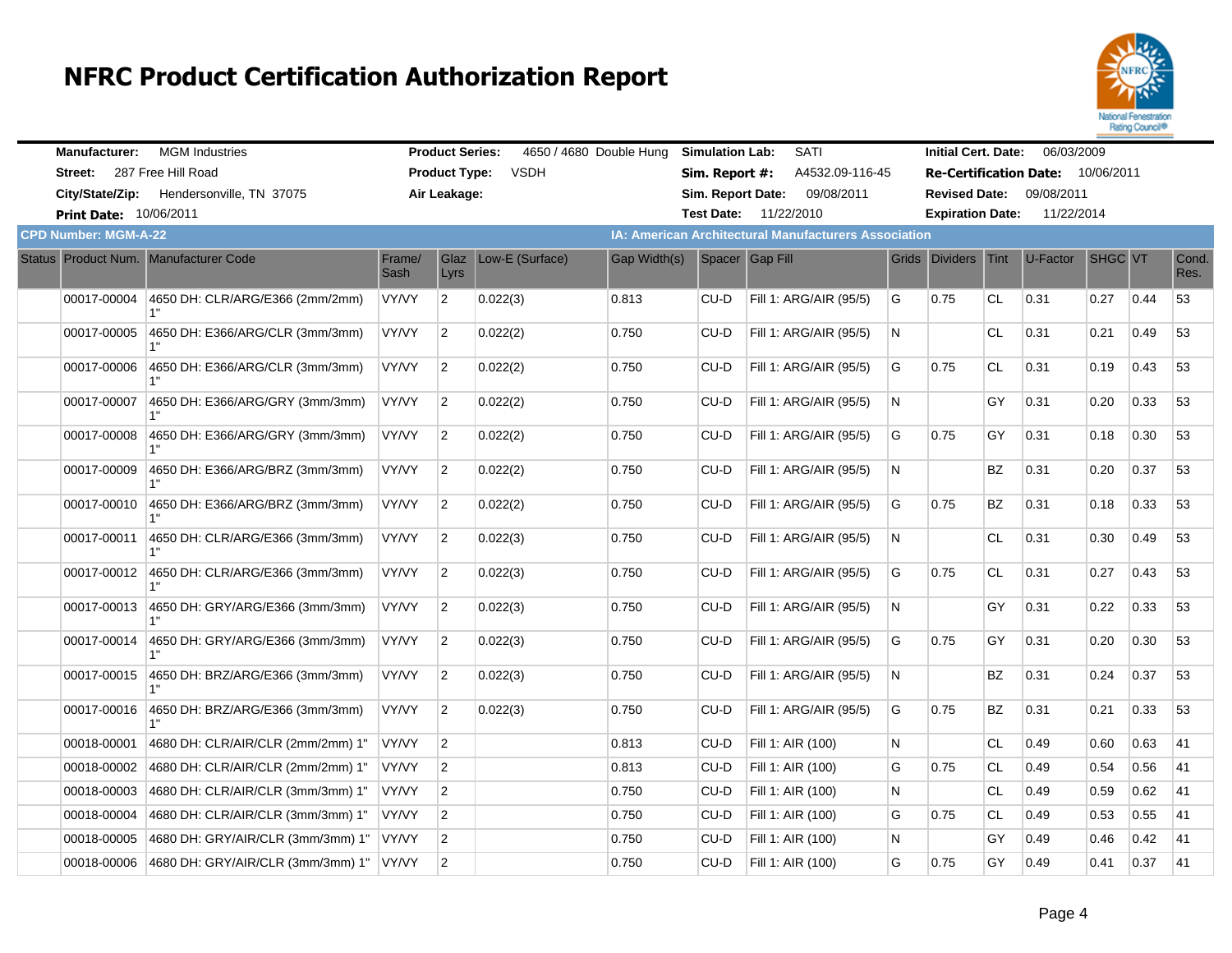

| <b>Manufacturer:</b>                  | <b>MGM Industries</b>                    |                | <b>Product Series:</b> | 4650 / 4680 Double Hung |              | <b>Simulation Lab:</b> | <b>SATI</b>                                          |   | <b>Initial Cert. Date:</b> |           | 06/03/2009                        |         |      |               |
|---------------------------------------|------------------------------------------|----------------|------------------------|-------------------------|--------------|------------------------|------------------------------------------------------|---|----------------------------|-----------|-----------------------------------|---------|------|---------------|
| Street: 287 Free Hill Road            |                                          |                | <b>Product Type:</b>   | <b>VSDH</b>             |              | Sim. Report #:         | A4532.09-116-45                                      |   |                            |           | Re-Certification Date: 10/06/2011 |         |      |               |
|                                       | City/State/Zip: Hendersonville, TN 37075 |                | Air Leakage:           |                         |              | Sim. Report Date:      | 09/08/2011                                           |   |                            |           | <b>Revised Date: 09/08/2011</b>   |         |      |               |
| <b>Print Date: 10/06/2011</b>         |                                          |                |                        |                         |              |                        | Test Date: 11/22/2010                                |   | <b>Expiration Date:</b>    |           | 11/22/2014                        |         |      |               |
| <b>CPD Number: MGM-A-22</b>           |                                          |                |                        |                         |              |                        | IA: American Architectural Manufacturers Association |   |                            |           |                                   |         |      |               |
| Status Product Num. Manufacturer Code |                                          | Frame/<br>Sash | Glaz<br>Lyrs           | Low-E (Surface)         | Gap Width(s) |                        | Spacer Gap Fill                                      |   | Grids Dividers             | Tint      | U-Factor                          | SHGC VT |      | Cond.<br>Res. |
| 00018-00007                           | 4680 DH: BRZ/AIR/CLR (3mm/3mm) 1"        | VY/VY          | $\overline{c}$         |                         | 0.750        | CU-D                   | Fill 1: AIR (100)                                    | N |                            | BZ        | 0.49                              | 0.48    | 0.46 | 41            |
| 00018-00008                           | 4680 DH: BRZ/AIR/CLR (3mm/3mm) 1"        | VY/VY          | $\overline{2}$         |                         | 0.750        | CU-D                   | Fill 1: AIR (100)                                    | G | 0.75                       | ΒZ        | 0.49                              | 0.43    | 0.41 | 41            |
| 00019-00001                           | 4680 DH: CLR/ARG/CLR (3mm/3mm) 1" VY/VA  |                | $\overline{c}$         |                         | 0.750        | CU-D                   | Fill 1: ARG/AIR (95/5)                               | N |                            | СL        | 0.47                              | 0.58    | 0.61 | 42            |
| 00019-00002                           | 4680 DH: CLR/ARG/CLR (3mm/3mm) 1" VY/VA  |                | $\overline{c}$         |                         | 0.750        | CU-D                   | Fill 1: ARG/AIR (95/5)                               | G | 0.75                       | СL        | 0.47                              | 0.52    | 0.54 | 42            |
| 00019-00003                           | 4680 DH: GRY/ARG/CLR (3mm/3mm)           | VY/VA          | $\overline{c}$         |                         | 0.750        | CU-D                   | Fill 1: ARG/AIR (95/5)                               | N |                            | GY        | 0.47                              | 0.46    | 0.42 | 42            |
| 00019-00004                           | 4680 DH: GRY/ARG/CLR (3mm/3mm)           | VY/VA          | $\overline{c}$         |                         | 0.750        | CU-D                   | Fill 1: ARG/AIR (95/5)                               | G | 0.75                       | GY        | 0.47                              | 0.41    | 0.37 | 42            |
| 00019-00005                           | 4680 DH: BRZ/ARG/CLR (3mm/3mm) 1"        | VY/VA          | $\overline{c}$         |                         | 0.750        | CU-D                   | Fill 1: ARG/AIR (95/5)                               | N |                            | BZ        | 0.47                              | 0.48    | 0.46 | 42            |
| 00019-00006                           | 4680 DH: BRZ/ARG/CLR (3mm/3mm) 1" VY/VA  |                | $\overline{c}$         |                         | 0.750        | CU-D                   | Fill 1: ARG/AIR (95/5)                               | G | 0.75                       | BZ        | 0.47                              | 0.43    | 0.41 | 42            |
| 00020-00001                           | 4680 DH: E270/AIR/CLR (2mm/2mm) 1" VY/VA |                | $\overline{2}$         | 0.037(2)                | 0.813        | CU-D                   | Fill 1: AIR (100)                                    | N |                            | СL        | 0.37                              | 0.28    | 0.53 | 50            |
| 00020-00002                           | 4680 DH: E270/AIR/CLR (2mm/2mm) 1"       | VY/VA          | $\overline{2}$         | 0.037(2)                | 0.813        | CU-D                   | Fill 1: AIR (100)                                    | G | 0.75                       | CL        | 0.37                              | 0.26    | 0.47 | 50            |
| 00020-00003                           | 4680 DH: CLR/AIR/E270 (2mm/2mm) 1" VY/VA |                | $\overline{2}$         | 0.037(3)                | 0.813        | CU-D                   | Fill 1: AIR (100)                                    | N |                            | СL        | 0.37                              | 0.35    | 0.53 | 50            |
| 00020-00004                           | 4680 DH: CLR/AIR/E270 (2mm/2mm) 1"       | VY/VA          | $\overline{2}$         | 0.037(3)                | 0.813        | CU-D                   | Fill 1: AIR (100)                                    | G | 0.75                       | СL        | 0.37                              | 0.32    | 0.47 | 50            |
| 00020-00005                           | 4680 DH: E270/AIR/CLR (3mm/3mm) 1"       | VY/VA          | $\overline{2}$         | 0.037(2)                | 0.750        | CU-D                   | Fill 1: AIR (100)                                    | N |                            | СL        | 0.37                              | 0.28    | 0.53 | 50            |
| 00020-00006                           | 4680 DH: E270/AIR/CLR (3mm/3mm) 1" VY/VA |                | $\overline{2}$         | 0.037(2)                | 0.750        | CU-D                   | Fill 1: AIR (100)                                    | G | 0.75                       | СL        | 0.37                              | 0.25    | 0.47 | 50            |
| 00020-00007                           | 4680 DH: E270/AIR/GRY (3mm/3mm) 1" VY/VA |                | $\overline{2}$         | 0.037(2)                | 0.750        | CU-D                   | Fill 1: AIR (100)                                    | N |                            | GY        | 0.37                              | 0.27    | 0.36 | 50            |
| 00020-00008                           | 4680 DH: E270/AIR/GRY (3mm/3mm) 1" VY/VA |                | $\overline{2}$         | 0.037(2)                | 0.750        | CU-D                   | Fill 1: AIR (100)                                    | G | 0.75                       | GY        | 0.37                              | 0.25    | 0.32 | 50            |
| 00020-00009                           | 4680 DH: E270/AIR/BRZ (3mm/3mm) 1" VY/VA |                | $\overline{2}$         | 0.037(2)                | 0.750        | CU-D                   | Fill 1: AIR (100)                                    | N |                            | <b>BZ</b> | 0.37                              | 0.28    | 0.40 | 50            |
| 00020-00010                           | 4680 DH: E270/AIR/BRZ (3mm/3mm) 1"       | VY/VA          | $\overline{2}$         | 0.037(2)                | 0.750        | CU-D                   | Fill 1: AIR (100)                                    | G | 0.75                       | <b>BZ</b> | 0.37                              | 0.25    | 0.35 | 50            |
| 00020-00011                           | 4680 DH: CLR/AIR/E270 (3mm/3mm) 1" VY/VA |                | $\overline{2}$         | 0.037(3)                | 0.750        | CU-D                   | Fill 1: AIR (100)                                    | N |                            | CL        | 0.37                              | 0.35    | 0.53 | 50            |
| 00020-00012                           | 4680 DH: CLR/AIR/E270 (3mm/3mm) 1" VY/VA |                | $\overline{2}$         | 0.037(3)                | 0.750        | CU-D                   | Fill 1: AIR (100)                                    | G | 0.75                       | СL        | 0.37                              | 0.32    | 0.47 | 50            |
| 00020-00013                           | 4680 DH: GRY/AIR/E270 (3mm/3mm) 1" VY/VA |                | $\overline{2}$         | 0.037(3)                | 0.750        | CU-D                   | Fill 1: AIR (100)                                    | N |                            | GY        | 0.37                              | 0.27    | 0.36 | 50            |
| 00020-00014                           | 4680 DH: GRY/AIR/E270 (3mm/3mm) 1" VY/VA |                | $\overline{2}$         | 0.037(3)                | 0.750        | $CU-D$                 | Fill 1: AIR (100)                                    | G | 0.75                       | GY        | 0.37                              | 0.24    | 0.32 | 50            |
| 00020-00015                           | 4680 DH: BRZ/AIR/E270 (3mm/3mm) 1"       | VY/VA          | $\overline{2}$         | 0.037(3)                | 0.750        | CU-D                   | Fill 1: AIR (100)                                    | N |                            | ΒZ        | 0.37                              | 0.28    | 0.40 | 50            |
| 00020-00016                           | 4680 DH: BRZ/AIR/E270 (3mm/3mm) 1" VY/VA |                | $\overline{2}$         | 0.037(3)                | 0.750        | CU-D                   | Fill 1: AIR (100)                                    | G | 0.75                       | BZ        | 0.37                              | 0.25    | 0.35 | 50            |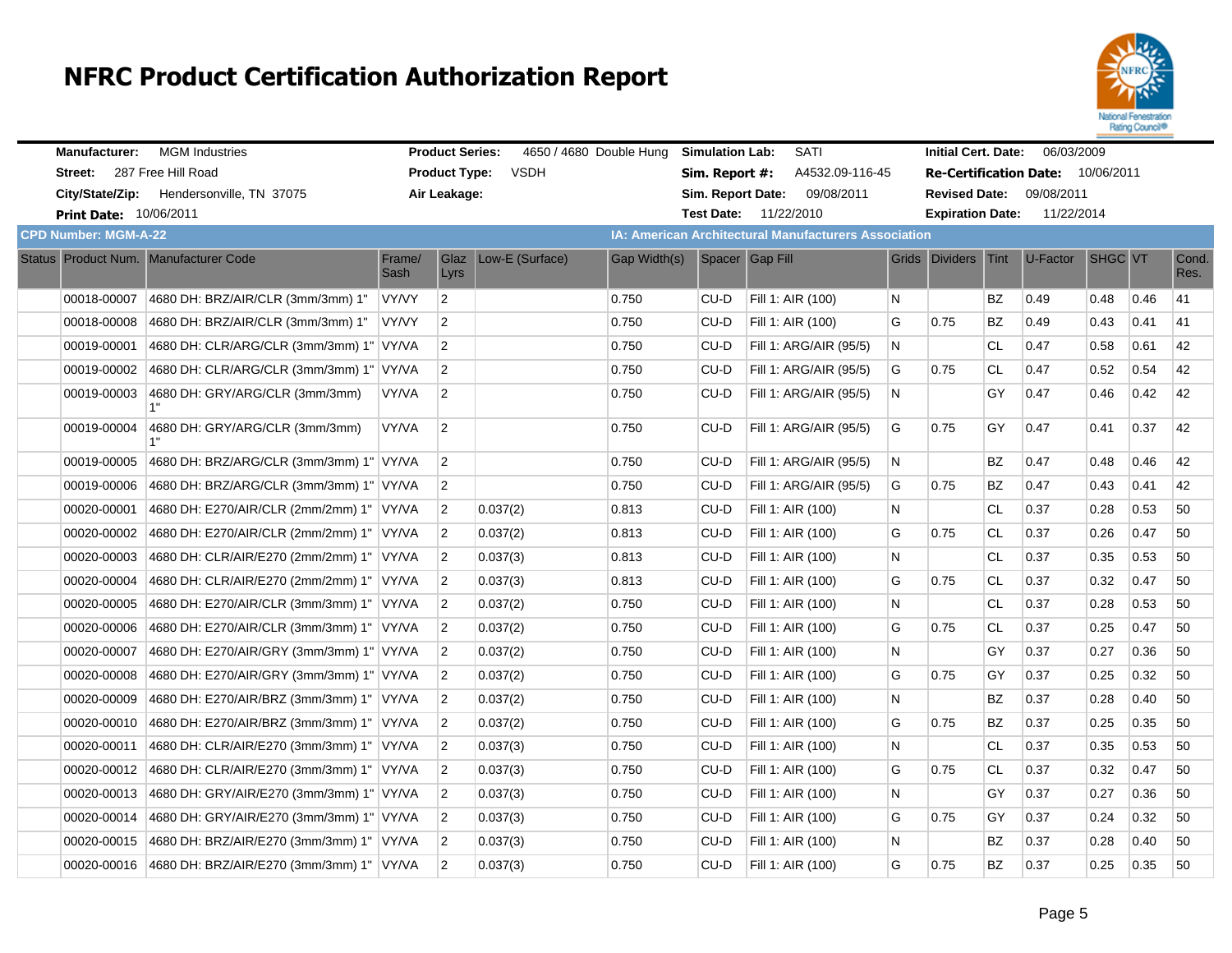

| <b>Manufacturer:</b>        | <b>MGM Industries</b>                                |                | <b>Product Series:</b> | 4650 / 4680 Double Hung |              | <b>Simulation Lab:</b> | <b>SATI</b>                                          |   | <b>Initial Cert. Date:</b> |           | 06/03/2009                        |                |      |               |
|-----------------------------|------------------------------------------------------|----------------|------------------------|-------------------------|--------------|------------------------|------------------------------------------------------|---|----------------------------|-----------|-----------------------------------|----------------|------|---------------|
| Street:                     | 287 Free Hill Road                                   |                | <b>Product Type:</b>   | <b>VSDH</b>             |              | Sim. Report #:         | A4532.09-116-45                                      |   |                            |           | Re-Certification Date: 10/06/2011 |                |      |               |
| City/State/Zip:             | Hendersonville, TN 37075                             |                | Air Leakage:           |                         |              |                        | 09/08/2011<br>Sim. Report Date:                      |   |                            |           | <b>Revised Date: 09/08/2011</b>   |                |      |               |
| Print Date: 10/06/2011      |                                                      |                |                        |                         |              |                        | Test Date: 11/22/2010                                |   | <b>Expiration Date:</b>    |           | 11/22/2014                        |                |      |               |
| <b>CPD Number: MGM-A-22</b> |                                                      |                |                        |                         |              |                        | IA: American Architectural Manufacturers Association |   |                            |           |                                   |                |      |               |
|                             | Status Product Num. Manufacturer Code                | Frame/<br>Sash | Glaz<br>Lyrs           | Low-E (Surface)         | Gap Width(s) |                        | Spacer Gap Fill                                      |   | Grids Dividers Tint        |           | U-Factor                          | <b>SHGC VT</b> |      | Cond.<br>Res. |
|                             | 00021-00001 4680 DH: E270/ARG/CLR (2mm/2mm)          | VY/VA          | $\overline{2}$         | 0.037(2)                | 0.813        | CU-D                   | Fill 1: ARG/AIR (95/5)                               | N |                            | <b>CL</b> | 0.33                              | 0.28           | 0.53 | 53            |
| 00021-00002                 | 4680 DH: E270/ARG/CLR (2mm/2mm)                      | VY/VA          | 2                      | 0.037(2)                | 0.813        | CU-D                   | Fill 1: ARG/AIR (95/5)                               | G | 0.75                       | <b>CL</b> | 0.33                              | 0.25           | 0.47 | 53            |
|                             | 00021-00003 4680 DH: CLR/ARG/E270 (2mm/2mm)          | VY/VA          | $\overline{2}$         | 0.037(3)                | 0.813        | CU-D                   | Fill 1: ARG/AIR (95/5)                               | N |                            | CL        | 0.33                              | 0.36           | 0.53 | 53            |
| 00021-00004                 | 4680 DH: CLR/ARG/E270 (2mm/2mm)                      | VY/VA          | $\overline{2}$         | 0.037(3)                | 0.813        | CU-D                   | Fill 1: ARG/AIR (95/5)                               | G | 0.75                       | CL        | 0.33                              | 0.32           | 0.47 | 53            |
| 00021-00005                 | 4680 DH: E270/ARG/CLR (3mm/3mm)                      | VY/VA          | $\overline{2}$         | 0.037(2)                | 0.750        | CU-D                   | Fill 1: ARG/AIR (95/5)                               | N |                            | CL        | 0.33                              | 0.28           | 0.53 | 53            |
| 00021-00006                 | 4680 DH: E270/ARG/CLR (3mm/3mm)                      | VY/VA          | $\overline{2}$         | 0.037(2)                | 0.750        | CU-D                   | Fill 1: ARG/AIR (95/5)                               | G | 0.75                       | <b>CL</b> | 0.33                              | 0.25           | 0.47 | 53            |
| 00021-00007                 | 4680 DH: E270/ARG/GRY (3mm/3mm)                      | VY/VA          | $\overline{2}$         | 0.037(2)                | 0.750        | CU-D                   | Fill 1: ARG/AIR (95/5)                               | N |                            | GY        | 0.33                              | 0.27           | 0.36 | 53            |
|                             | 00021-00008 4680 DH: E270/ARG/GRY (3mm/3mm)          | VY/VA          | $\overline{2}$         | 0.037(2)                | 0.750        | CU-D                   | Fill 1: ARG/AIR (95/5)                               | G | 0.75                       | GY        | 0.33                              | 0.25           | 0.32 | 53            |
| 00021-00009                 | 4680 DH: E270/ARG/BRZ (3mm/3mm)                      | VY/VA          | $\overline{2}$         | 0.037(2)                | 0.750        | CU-D                   | Fill 1: ARG/AIR (95/5)                               | N |                            | <b>BZ</b> | 0.33                              | 0.27           | 0.40 | 53            |
|                             | 00021-00010 4680 DH: E270/ARG/BRZ (3mm/3mm)          | VY/VA          | $\overline{2}$         | 0.037(2)                | 0.750        | CU-D                   | Fill 1: ARG/AIR (95/5)                               | G | 0.75                       | <b>BZ</b> | 0.33                              | 0.25           | 0.35 | 53            |
| 00021-00011                 | 4680 DH: CLR/ARG/E270 (3mm/3mm)                      | VY/VA          | 2                      | 0.037(3)                | 0.750        | CU-D                   | Fill 1: ARG/AIR (95/5)                               | N |                            | CL        | 0.33                              | 0.35           | 0.53 | 53            |
|                             | 00021-00012 4680 DH: CLR/ARG/E270 (3mm/3mm)          | VY/VA          | $\overline{2}$         | 0.037(3)                | 0.750        | CU-D                   | Fill 1: ARG/AIR (95/5)                               | G | 0.75                       | CL        | 0.33                              | 0.32           | 0.47 | 53            |
|                             | 00021-00013 4680 DH: GRY/ARG/E270 (3mm/3mm)          | VY/VA          | $\overline{2}$         | 0.037(3)                | 0.750        | CU-D                   | Fill 1: ARG/AIR (95/5)                               | N |                            | GY        | 0.33                              | 0.26           | 0.36 | 53            |
| 00021-00014                 | 4680 DH: GRY/ARG/E270 (3mm/3mm)                      | VY/VA          | 2                      | 0.037(3)                | 0.750        | $CU-D$                 | Fill 1: ARG/AIR (95/5)                               | G | 0.75                       | GY        | 0.33                              | 0.24           | 0.32 | 53            |
|                             | 00021-00015 4680 DH: BRZ/ARG/E270 (3mm/3mm)          | VY/VA          | $\overline{2}$         | 0.037(3)                | 0.750        | CU-D                   | Fill 1: ARG/AIR (95/5)                               | N |                            | BZ        | 0.33                              | 0.28           | 0.40 | 53            |
| 00021-00016                 | 4680 DH: BRZ/ARG/E270 (3mm/3mm)                      | VY/VA          | 2                      | 0.037(3)                | 0.750        | CU-D                   | Fill 1: ARG/AIR (95/5)                               | G | 0.75                       | BZ        | 0.33                              | 0.25           | 0.35 | 53            |
| 00022-00001                 | 4680 DH: E366/AIR/CLR (2mm/2mm) 1"                   | <b>VY/VA</b>   | $\overline{2}$         | 0.022(2)                | 0.813        | CU-D                   | Fill 1: AIR (100)                                    | N |                            | <b>CL</b> | 0.36                              | 0.21           | 0.49 | 50            |
|                             | 00022-00002 4680 DH: E366/AIR/CLR (2mm/2mm) 1" VY/VA |                | $\overline{2}$         | 0.022(2)                | 0.813        | CU-D                   | Fill 1: AIR (100)                                    | G | 0.75                       | <b>CL</b> | 0.36                              | 0.19           | 0.44 | 50            |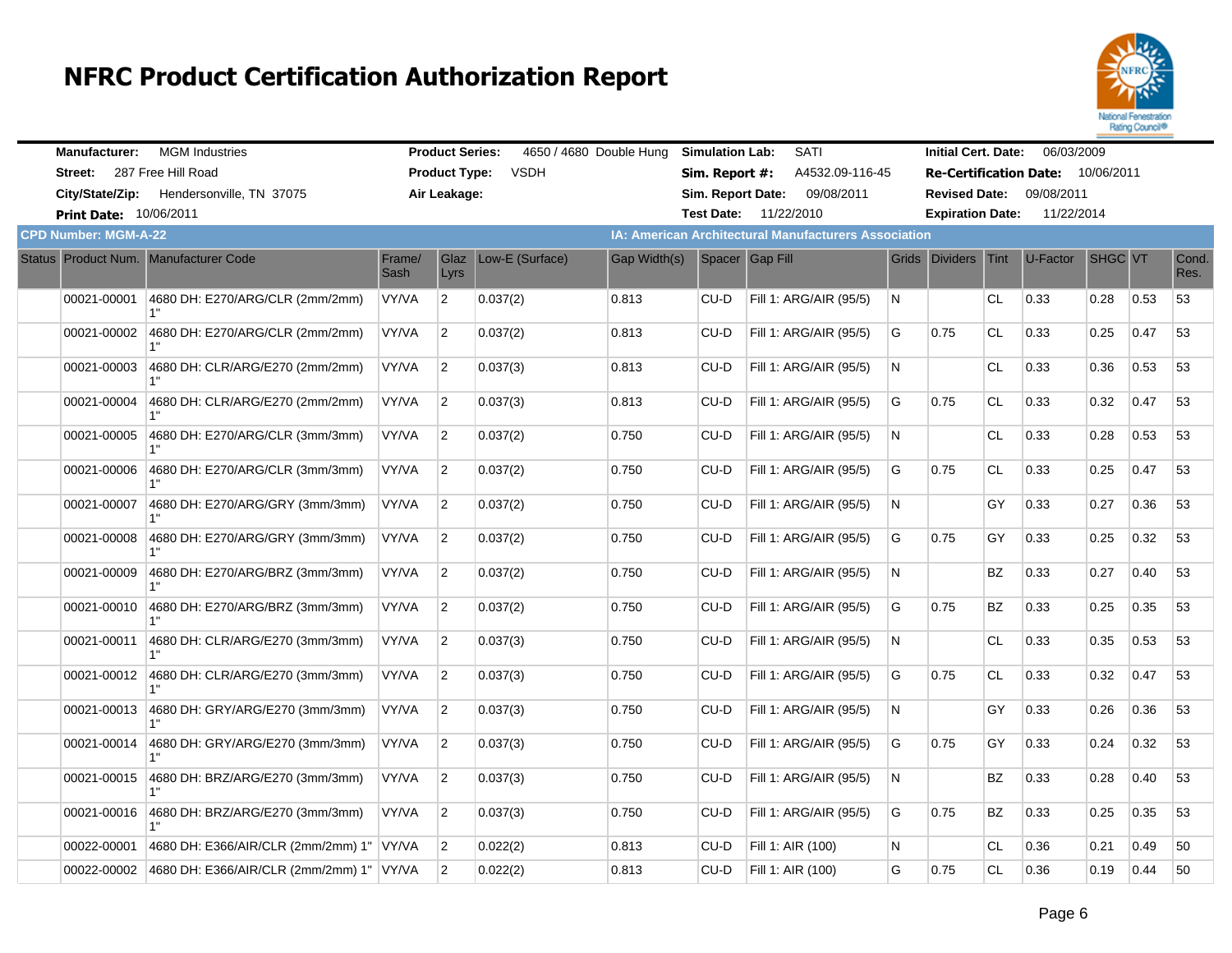

| <b>Manufacturer:</b>                  | <b>MGM Industries</b>                       |                | <b>Product Series:</b> | 4650 / 4680 Double Hung |              | <b>Simulation Lab:</b> | SATI                                                 |              | <b>Initial Cert. Date:</b> |           | 06/03/2009                        |                |      |               |
|---------------------------------------|---------------------------------------------|----------------|------------------------|-------------------------|--------------|------------------------|------------------------------------------------------|--------------|----------------------------|-----------|-----------------------------------|----------------|------|---------------|
| Street:                               | 287 Free Hill Road                          |                | <b>Product Type:</b>   | <b>VSDH</b>             |              | Sim. Report #:         | A4532.09-116-45                                      |              |                            |           | Re-Certification Date: 10/06/2011 |                |      |               |
|                                       | City/State/Zip: Hendersonville, TN 37075    |                | Air Leakage:           |                         |              | Sim. Report Date:      | 09/08/2011                                           |              |                            |           | <b>Revised Date: 09/08/2011</b>   |                |      |               |
| Print Date: 10/06/2011                |                                             |                |                        |                         |              |                        | Test Date: 11/22/2010                                |              | <b>Expiration Date:</b>    |           | 11/22/2014                        |                |      |               |
| <b>CPD Number: MGM-A-22</b>           |                                             |                |                        |                         |              |                        | IA: American Architectural Manufacturers Association |              |                            |           |                                   |                |      |               |
| Status Product Num. Manufacturer Code |                                             | Frame/<br>Sash | Glaz<br>Lyrs           | Low-E (Surface)         | Gap Width(s) |                        | Spacer Gap Fill                                      |              | Grids Dividers             | Tint      | U-Factor                          | <b>SHGC VT</b> |      | Cond.<br>Res. |
| 00022-00003                           | 4680 DH: CLR/AIR/E366 (2mm/2mm) 1"          | VY/VA          | $\overline{2}$         | 0.022(3)                | 0.813        | CU-D                   | Fill 1: AIR (100)                                    | N            |                            | СL        | 0.36                              | 0.30           | 0.49 | 50            |
| 00022-00004                           | 4680 DH: CLR/AIR/E366 (2mm/2mm) 1"          | VY/VA          | $\overline{2}$         | 0.022(3)                | 0.813        | CU-D                   | Fill 1: AIR (100)                                    | G            | 0.75                       | <b>CL</b> | 0.36                              | 0.27           | 0.44 | 50            |
| 00022-00005                           | 4680 DH: E366/AIR/CLR (3mm/3mm) 1" VY/VA    |                | $\overline{2}$         | 0.022(2)                | 0.750        | CU-D                   | Fill 1: AIR (100)                                    | N.           |                            | CL        | 0.36                              | 0.21           | 0.49 | 50            |
| 00022-00006                           | 4680 DH: E366/AIR/CLR (3mm/3mm) 1"          | VY/VA          | $\overline{2}$         | 0.022(2)                | 0.750        | CU-D                   | Fill 1: AIR (100)                                    | G            | 0.75                       | СL        | 0.36                              | 0.19           | 0.43 | 50            |
| 00022-00007                           | 4680 DH: E366/AIR/GRY (3mm/3mm) 1" VY/VA    |                | $\overline{2}$         | 0.022(2)                | 0.750        | CU-D                   | Fill 1: AIR (100)                                    | N            |                            | GY        | 0.36                              | 0.20           | 0.33 | 50            |
| 00022-00008                           | 4680 DH: E366/AIR/GRY (3mm/3mm) 1" VY/VA    |                | $\overline{2}$         | 0.022(2)                | 0.750        | CU-D                   | Fill 1: AIR (100)                                    | G            | 0.75                       | GY        | 0.36                              | 0.19           | 0.30 | 50            |
| 00022-00009                           | 4680 DH: E366/AIR/BRZ (3mm/3mm) 1"          | VY/VA          | $\overline{2}$         | 0.022(2)                | 0.750        | CU-D                   | Fill 1: AIR (100)                                    | N.           |                            | <b>BZ</b> | 0.36                              | 0.21           | 0.37 | 50            |
| 00022-00010                           | 4680 DH: E366/AIR/BRZ (3mm/3mm) 1"          | VY/VA          | $\overline{2}$         | 0.022(2)                | 0.750        | CU-D                   | Fill 1: AIR (100)                                    | G            | 0.75                       | BZ        | 0.36                              | 0.19           | 0.33 | 50            |
| 00022-00011                           | 4680 DH: CLR/AIR/E366 (3mm/3mm) 1"          | VY/VA          | $\overline{2}$         | 0.022(3)                | 0.750        | CU-D                   | Fill 1: AIR (100)                                    | N            |                            | СL        | 0.36                              | 0.30           | 0.49 | 50            |
| 00022-00012                           | 4680 DH: CLR/AIR/E366 (3mm/3mm) 1"          | VY/VA          | $\overline{2}$         | 0.022(3)                | 0.750        | CU-D                   | Fill 1: AIR (100)                                    | G            | 0.75                       | CL        | 0.36                              | 0.27           | 0.43 | 50            |
| 00022-00013                           | 4680 DH: GRY/AIR/E366 (3mm/3mm) 1"          | VY/VA          | $\overline{2}$         | 0.022(3)                | 0.750        | CU-D                   | Fill 1: AIR (100)                                    | N            |                            | GY        | 0.36                              | 0.23           | 0.33 | 50            |
| 00022-00014                           | 4680 DH: GRY/AIR/E366 (3mm/3mm) 1" VY/VA    |                | $\overline{2}$         | 0.022(3)                | 0.750        | CU-D                   | Fill 1: AIR (100)                                    | G            | 0.75                       | GY        | 0.36                              | 0.20           | 0.30 | 50            |
| 00022-00015                           | 4680 DH: BRZ/AIR/E366 (3mm/3mm) 1"          | VY/VA          | $\overline{2}$         | 0.022(3)                | 0.750        | CU-D                   | Fill 1: AIR (100)                                    | $\mathsf{N}$ |                            | BZ        | 0.36                              | 0.24           | 0.37 | 50            |
| 00022-00016                           | 4680 DH: BRZ/AIR/E366 (3mm/3mm) 1"          | VY/VA          | $\overline{2}$         | 0.022(3)                | 0.750        | CU-D                   | Fill 1: AIR (100)                                    | G            | 0.75                       | <b>BZ</b> | 0.36                              | 0.22           | 0.33 | 50            |
| 00023-00001                           | 4680 DH: E366/ARG/CLR (2mm/2mm)             | VY/VA          | $\overline{2}$         | 0.022(2)                | 0.813        | CU-D                   | Fill 1: ARG/AIR (95/5)                               | N            |                            | <b>CL</b> | 0.33                              | 0.21           | 0.49 | 53            |
| 00023-00002                           | 4680 DH: E366/ARG/CLR (2mm/2mm)             | VY/VA          | $\overline{2}$         | 0.022(2)                | 0.813        | CU-D                   | Fill 1: ARG/AIR (95/5)                               | G            | 0.75                       | СL        | 0.33                              | 0.19           | 0.44 | 53            |
|                                       | 00023-00003 4680 DH: CLR/ARG/E366 (2mm/2mm) | VY/VA          | $\overline{2}$         | 0.022(3)                | 0.813        | CU-D                   | Fill 1: ARG/AIR (95/5)                               | N            |                            | СL        | 0.33                              | 0.30           | 0.49 | 53            |
| 00023-00004                           | 4680 DH: CLR/ARG/E366 (2mm/2mm)             | VY/VA          | $\overline{2}$         | 0.022(3)                | 0.813        | CU-D                   | Fill 1: ARG/AIR (95/5)                               | G            | 0.75                       | СL        | 0.33                              | 0.27           | 0.44 | 53            |
| 00023-00005                           | 4680 DH: E366/ARG/CLR (3mm/3mm)             | VY/VA          | $\overline{2}$         | 0.022(2)                | 0.750        | CU-D                   | Fill 1: ARG/AIR (95/5)                               | N            |                            | <b>CL</b> | 0.33                              | 0.21           | 0.49 | 53            |
| 00023-00006                           | 4680 DH: E366/ARG/CLR (3mm/3mm)             | VY/VA          | $\overline{2}$         | 0.022(2)                | 0.750        | CU-D                   | Fill 1: ARG/AIR (95/5)                               | G            | 0.75                       | <b>CL</b> | 0.33                              | 0.19           | 0.43 | 53            |
| 00023-00007                           | 4680 DH: E366/ARG/GRY (3mm/3mm)<br>1"       | VY/VA          | $\overline{2}$         | 0.022(2)                | 0.750        | CU-D                   | Fill 1: ARG/AIR (95/5)                               | N            |                            | GY        | 0.33                              | 0.20           | 0.33 | 53            |
| 00023-00008                           | 4680 DH: E366/ARG/GRY (3mm/3mm)<br>1"       | VY/VA          | $\overline{2}$         | 0.022(2)                | 0.750        | CU-D                   | Fill 1: ARG/AIR (95/5)                               | G            | 0.75                       | GY        | 0.33                              | 0.18           | 0.30 | 53            |
|                                       |                                             |                |                        |                         |              |                        |                                                      |              |                            |           |                                   |                |      |               |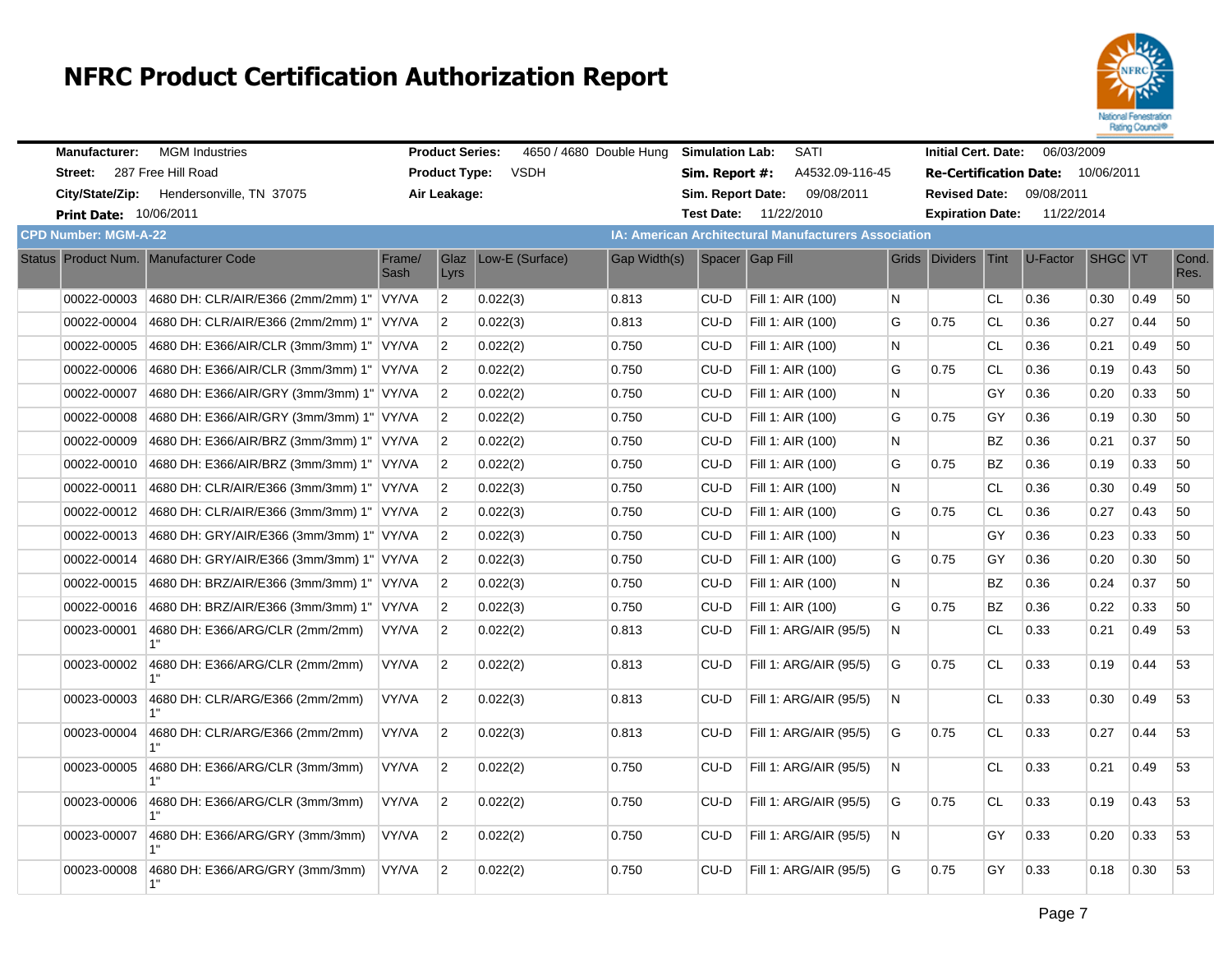

| <b>Manufacturer:</b>          | <b>MGM</b> Industries                 |                | <b>Product Series:</b> | 4650 / 4680 Double Hung |                     | <b>Simulation Lab:</b> | <b>SATI</b>                                                 |   | <b>Initial Cert. Date:</b>    |           | 06/03/2009 |                |      |               |
|-------------------------------|---------------------------------------|----------------|------------------------|-------------------------|---------------------|------------------------|-------------------------------------------------------------|---|-------------------------------|-----------|------------|----------------|------|---------------|
| Street:                       | 287 Free Hill Road                    |                | <b>Product Type:</b>   | <b>VSDH</b>             |                     | Sim. Report #:         | A4532.09-116-45                                             |   | <b>Re-Certification Date:</b> |           |            | 10/06/2011     |      |               |
| City/State/Zip:               | Hendersonville, TN 37075              |                | Air Leakage:           |                         |                     | Sim. Report Date:      | 09/08/2011                                                  |   | <b>Revised Date:</b>          |           | 09/08/2011 |                |      |               |
| <b>Print Date: 10/06/2011</b> |                                       |                |                        |                         |                     |                        | <b>Test Date: 11/22/2010</b>                                |   | <b>Expiration Date:</b>       |           | 11/22/2014 |                |      |               |
| <b>CPD Number: MGM-A-22</b>   |                                       |                |                        |                         |                     |                        | <b>IA: American Architectural Manufacturers Association</b> |   |                               |           |            |                |      |               |
|                               |                                       |                |                        |                         |                     |                        |                                                             |   |                               |           |            |                |      |               |
|                               | Status Product Num. Manufacturer Code | Frame/<br>Sash | Glaz<br>Lyrs           | Low-E (Surface)         | <b>Gap Width(s)</b> |                        | Spacer Gap Fill                                             |   | Grids Dividers Tint           |           | U-Factor   | <b>SHGC VT</b> |      | Cond.<br>Res. |
| 00023-00009                   | 4680 DH: E366/ARG/BRZ (3mm/3mm)       | VY/VA          | $\overline{2}$         | 0.022(2)                | 0.750               | CU-D                   | Fill 1: ARG/AIR (95/5)                                      | N |                               | <b>BZ</b> | 0.33       | 0.20           | 0.37 | 53            |
| 00023-00010                   | 4680 DH: E366/ARG/BRZ (3mm/3mm)       | VY/VA          | $\overline{2}$         | 0.022(2)                | 0.750               | CU-D                   | Fill 1: ARG/AIR (95/5)                                      | G | 0.75                          | <b>BZ</b> | 0.33       | 0.19           | 0.33 | 53            |
| 00023-00011                   | 4680 DH: CLR/ARG/E366 (3mm/3mm)       | VY/VA          | 2                      | 0.022(3)                | 0.750               | CU-D                   | Fill 1: ARG/AIR (95/5)                                      | N |                               | <b>CL</b> | 0.33       | 0.30           | 0.49 | 53            |
| 00023-00012                   | 4680 DH: CLR/ARG/E366 (3mm/3mm)       | VY/VA          | $\overline{2}$         | 0.022(3)                | 0.750               | CU-D                   | Fill 1: ARG/AIR (95/5)                                      | G | 0.75                          | <b>CL</b> | 0.33       | 0.27           | 0.43 | 53            |
| 00023-00013                   | 4680 DH: GRY/ARG/E366 (3mm/3mm)       | VY/VA          | $\overline{2}$         | 0.022(3)                | 0.750               | CU-D                   | Fill 1: ARG/AIR (95/5)                                      | N |                               | GY        | 0.33       | 0.22           | 0.33 | 53            |
| 00023-00014                   | 4680 DH: GRY/ARG/E366 (3mm/3mm)       | VY/VA          | 2                      | 0.022(3)                | 0.750               | CU-D                   | Fill 1: ARG/AIR (95/5)                                      | G | 0.75                          | GY        | 0.33       | 0.20           | 0.30 | 53            |
| 00023-00015                   | 4680 DH: BRZ/ARG/E366 (3mm/3mm)       | VY/VA          | $\overline{2}$         | 0.022(3)                | 0.750               | CU-D                   | Fill 1: ARG/AIR (95/5)                                      | N |                               | <b>BZ</b> | 0.33       | 0.24           | 0.37 | 53            |
| 00023-00016                   | 4680 DH: BRZ/ARG/E366 (3mm/3mm)       | VY/VA          | $\overline{2}$         | 0.022(3)                | 0.750               | CU-D                   | Fill 1: ARG/AIR (95/5)                                      | G | 0.75                          | <b>BZ</b> | 0.33       | 0.21           | 0.33 | 53            |